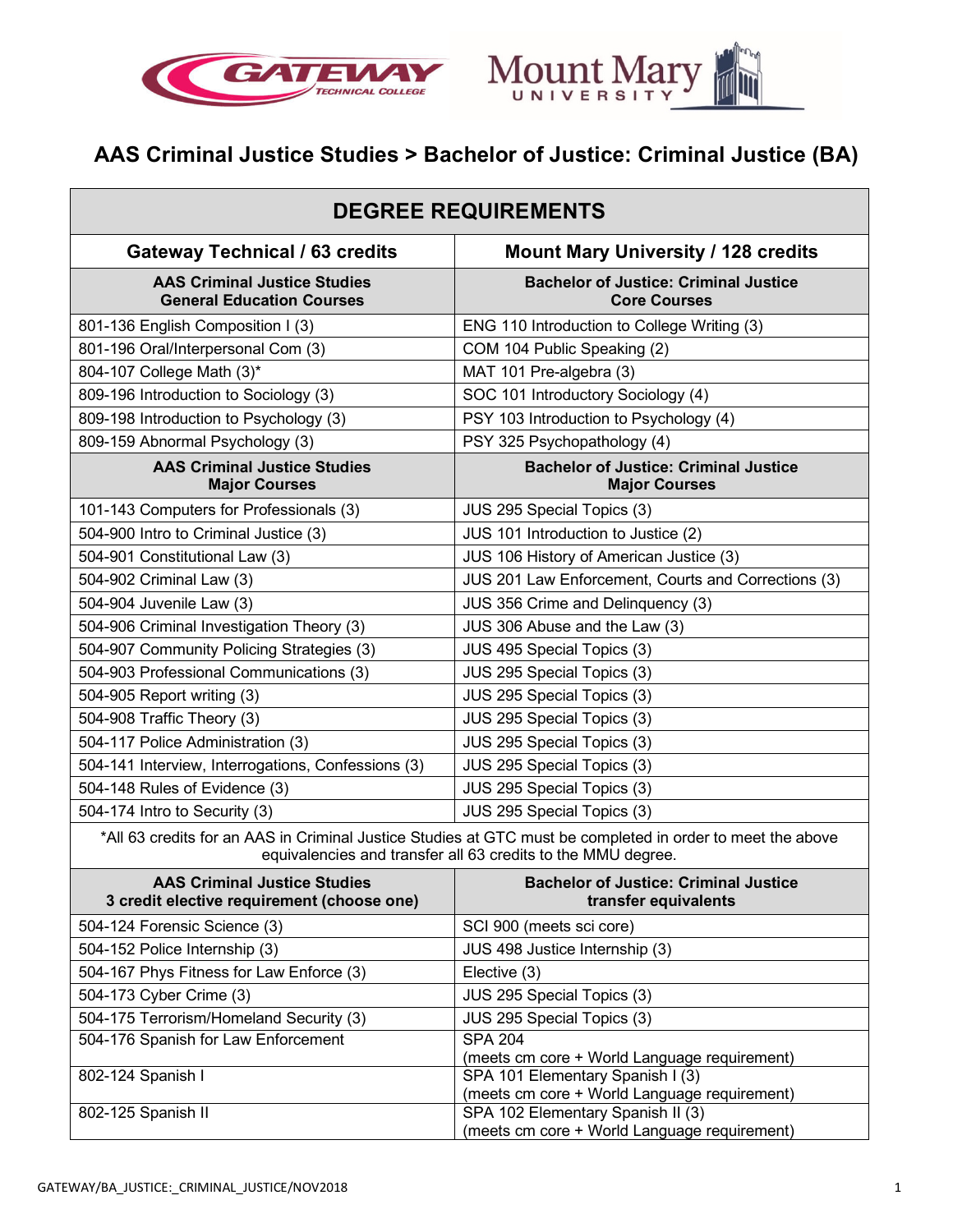| 802-119 Spanish III                                                     | SPA 203 Intermediate Spanish<br>(meets cm core + World Language requirement)                    |
|-------------------------------------------------------------------------|-------------------------------------------------------------------------------------------------|
| Total AAS transferable credits: 63                                      | Total AAS credits accepted: 63                                                                  |
| Total possible transferable credits: 72                                 | Total possible credits accepted: 72                                                             |
|                                                                         | *Up to 72 credits will be granted for courses in which a                                        |
|                                                                         | student has earned a grade of "C" (2.0) or better.                                              |
| Additional coursework to be completed at Mount Mary University          |                                                                                                 |
|                                                                         | <b>Bachelor of Justice: Criminal Justice</b><br><b>Remaining Major Courses (17 credits)</b>     |
|                                                                         | JUS 301 Comparative Justice (3)                                                                 |
|                                                                         | JUS 405 Women as Professionals in Justice (2)                                                   |
|                                                                         | JUS 406 Correctional Alternatives and Therapies (3)                                             |
|                                                                         | HIS 153 United States History Part I (3)                                                        |
|                                                                         | Or HIS 154 United States History Part II (3)                                                    |
|                                                                         | (Both also count toward hum core)                                                               |
|                                                                         | POS 214 American Government: State, Local, Tribal (1)                                           |
|                                                                         | AND POS 215 American Government: Federal (2)<br>Or POS 323 Comparative Modern Governments (3)   |
|                                                                         | Or POS 326 Modern Political Issues (3)                                                          |
|                                                                         | (All of the above also count toward hum core)                                                   |
|                                                                         | PHI 326 Theory of Ethics (4)                                                                    |
|                                                                         | Or PHI 330 Contemporary Issues in Ethics (3)                                                    |
|                                                                         | Or THY 348 Current Moral Issues (2-4)                                                           |
|                                                                         | Or THY 350 Theological Ethics in Healthcare (4)<br>(All of the above count toward phi/thy core) |
|                                                                         | <b>Bachelor of Justice: Criminal Justice</b>                                                    |
|                                                                         | <b>Remaining Core Courses</b>                                                                   |
| *3 credits of phi or thy will be met in the major                       | <b>Philosophy/Theology</b>                                                                      |
|                                                                         | (min. 10 credits, 3 credits already met))                                                       |
|                                                                         | SEA 101 Search for Meaning (4)                                                                  |
|                                                                         | Theology (min. 3)                                                                               |
|                                                                         | Philosophy (min. 3)                                                                             |
|                                                                         | <b>Communication/Math (minimum 11 credits)</b>                                                  |
|                                                                         | ENG 120 College Research Writing (3)                                                            |
| *3 credits have been met at GTC                                         | Oral Communication (2)                                                                          |
| *Could be met with any of the following courses:                        | Math (MAT 104 or higher)                                                                        |
| 10-804-113 College Tech Math                                            |                                                                                                 |
| 10-804-114 College Tech Math 1B 10-804-                                 |                                                                                                 |
| 115 College Tech Math 1                                                 |                                                                                                 |
| 10-804-116 College Tech Math 2                                          |                                                                                                 |
| 10-804-118 Int Algebra w/ Apps<br>10-804-144 Math of Finance            |                                                                                                 |
| 10-804-123 Math w/ Business Apps                                        |                                                                                                 |
| 10-804-134 Mathematical Reasoning                                       |                                                                                                 |
| 10-804-195 College Algebra w/ Apps                                      |                                                                                                 |
| 10-804-196 Trigonometry w/Apps                                          |                                                                                                 |
| 10-804-197 College Algebra w/Apps<br>10-804-189 Introductory Statistics |                                                                                                 |
| *Could be met with an elective at GTC: See AAS                          | World Languages                                                                                 |
| elective equivalencies above.                                           |                                                                                                 |
|                                                                         | Literature/Fine Arts (minimum 9 credits)                                                        |
|                                                                         | Literature (3)<br>Fine Arts (3)                                                                 |